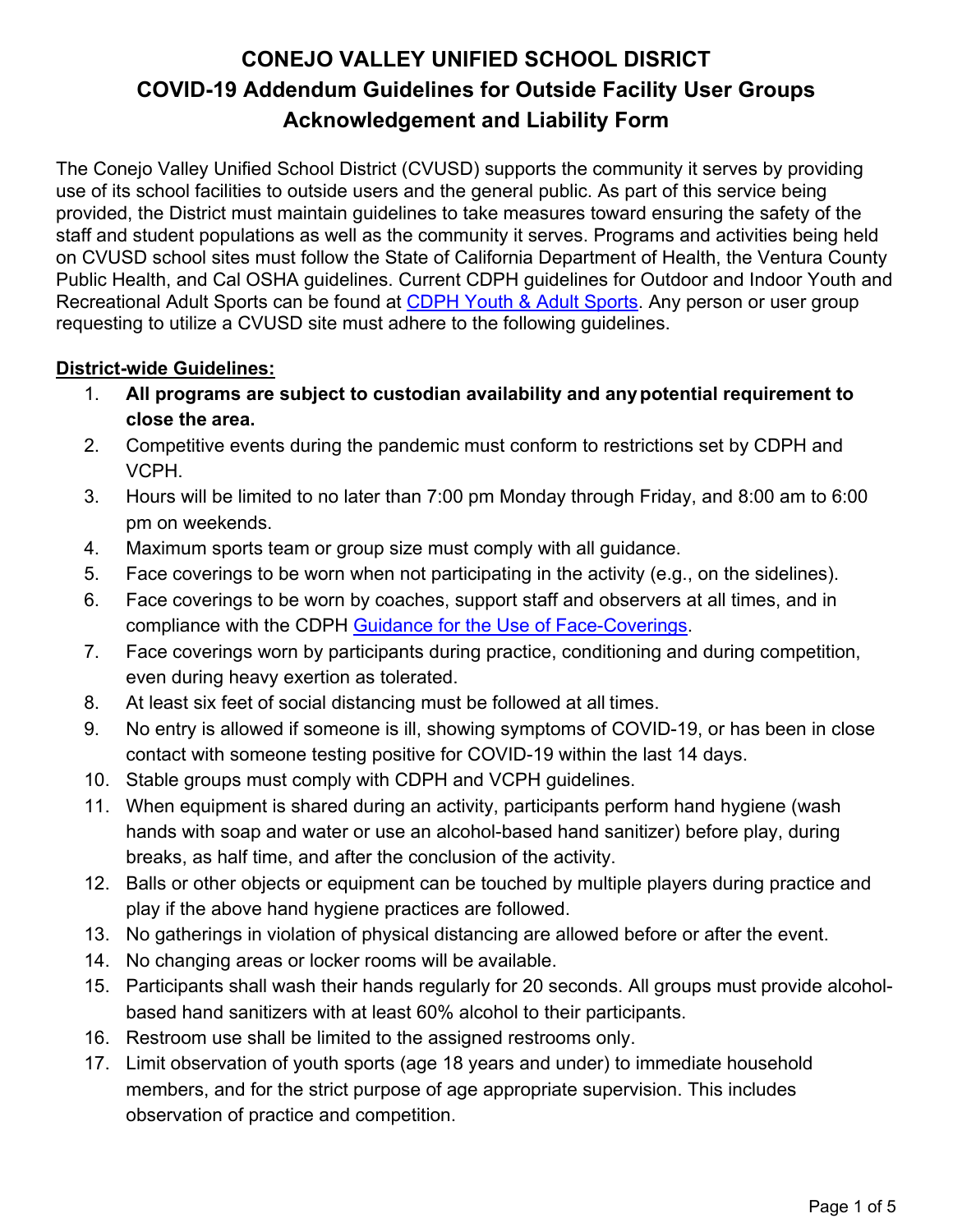- 18. Entry is not permitted if:
	- Anyone in a household has symptoms of COVID-19 including a temperature at or above 99.5 degrees or has tested positive for COVID-19 and is still required by CDC guidelines to isolate.
	- They have been exposed to anyone who has symptoms of and/or tested positive for COVID-19 in the past 14 days.
- 19. Program organizers and participants must ensure they are symptom free before attending any event on a daily basis. Symptoms include:
	- Fever or chills
	- Cough
	- Shortness of breath or difficulty breathing
	- Fatigue
	- Muscle or body aches
	- Headache
	- New loss of taste or smell
	- Sore throat
	- Congestion or runny nose
	- Nausea or vomiting
	- Diarrhea
	- **● This list does not include all possible symptoms**

For latest information on symptoms & testing go to: [cdc.gov/coronavirus/2019-ncov/index.html](https://www.cdc.gov/coronavirus/2019-ncov/index.html)

#### **Group Event Guidelines:**

- 1. All programs shall start on time and finish on time (per the reserved schedule in Facilitron). Attendees may not stay later than scheduled, nor start earlier than approved schedule.
- 2. All participants shall wait outside the approved use areas until their start time while maintaining at least a six foot distance.
- 3. Attendees must arrive with face coverings on and shall be worn until directed by staff otherwise. They shall also have in their possession hand sanitizer (such as Purell or similar alcohol-based product) to sanitize their hands when requested by staff or as the need arises.
- 4. Program staff must wear face coverings at all times.
- 5. Groups must stay together. If two different groups or teams are on the field or in an area at the same time, these different groups or teams are not allowed to intermingle or come within 30 feet from each other.
- 6. Competition, if permitted, between teams must conform to CDPH and VCPH guidelines.
- 7. No Locker rooms or changing areas will be available. Participants must arrive, participate and depart in the same sport clothing.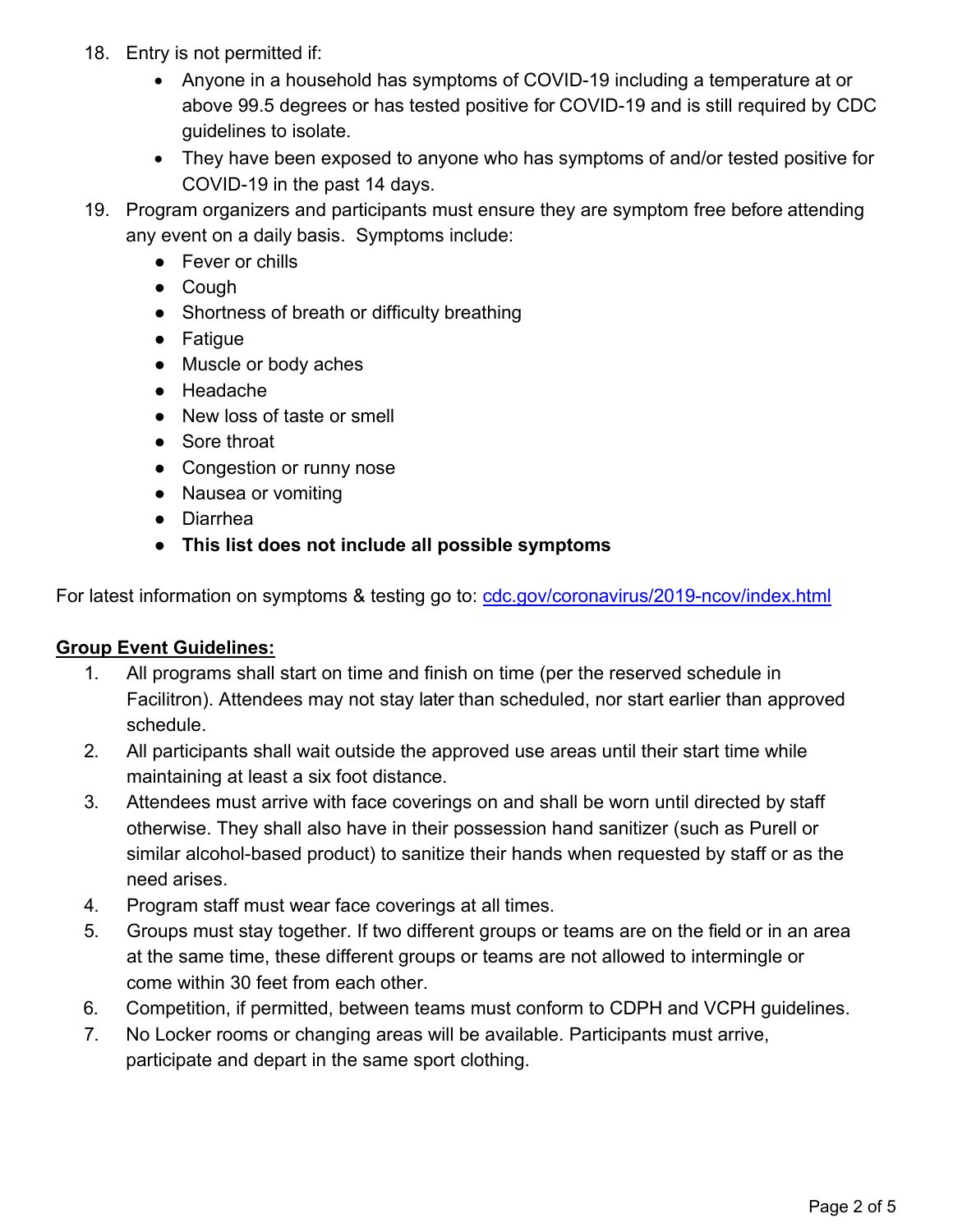### **Pool Use Guidelines:**

- 1. All pool activities must be compliant with Ventura County Guidelines for Non-Residential Swimming Pools.
- 2. Swimming is permitted as long it occurs with the same stable group of participants/students.
- 3. The number of groups will be limited by the ability to keep the groups at least six feet apart from each other within a pool or body of water.
- 4. Only one swimmer per lane is permitted during lap swimming activities.
- 5. USA Water Polo/Swim certified coaches must be present when the swimming pool is used. A copy of the certification should accompany the reservation.
- 6. Each group will remain as a unit for the time period of attendance.
- 7. Groups are not permitted to intermingle and must maintain social distancing between groups.
- 8. Participants and coaches must remain with their group and are not permitted to moveto another group.
- 9. Participants and coaches are only permitted to participate in one group during their attendance.
	- *Ex. Participants and coaches are not permitted to participate in a group for water polo and another group for lap swimming.*
- 10. Social distancing must be adhered to at all times.
- 11. No showers will be allowed before or after the pool use.
- 12. No one else (parents, etc.) will be allowed to enter the aquatic facility.
- 13. At the beginning of each session, the coach will be at the entrance to the aquatic facility to ensure that:
	- Only participants are allowed to enter the aquatic facility and only at their designated time.
	- Face coverings are worn by all persons who enter the aquatic facility.
- 14. Any line formed for entrance into the aquatic facility is maintained with adequate social distancing.

#### **Cleaning Requirements and Fees:**

- Restroom cleaning fee of \$50 per event for cleaning and disinfecting for weekday programs
- Restroom cleaning fee of \$200 per event (for every 4 hours) for cleaning and disinfecting for weekend programs

#### **References:**

<https://files.covid19.ca.gov/pdf/guidance-places-of-worship.pdf> <https://covid19.ca.gov/> <https://www.cdc.gov/coronavirus/2019-ncov/index.html> <https://www.venturacountyrecovers.org/> [https://docs.vcrma.org/images/pdf/eh/covid19/6.11\\_Draft\\_-\\_Non-Residential\\_Pools\\_-](https://docs.vcrma.org/images/pdf/eh/covid19/6.11_Draft_-_Non-Residential_Pools_-_COVID_Protocol.pdf) [\\_COVID\\_Protocol.pdf](https://docs.vcrma.org/images/pdf/eh/covid19/6.11_Draft_-_Non-Residential_Pools_-_COVID_Protocol.pdf) <http://www.vchca.org/agency-divisions/public-health>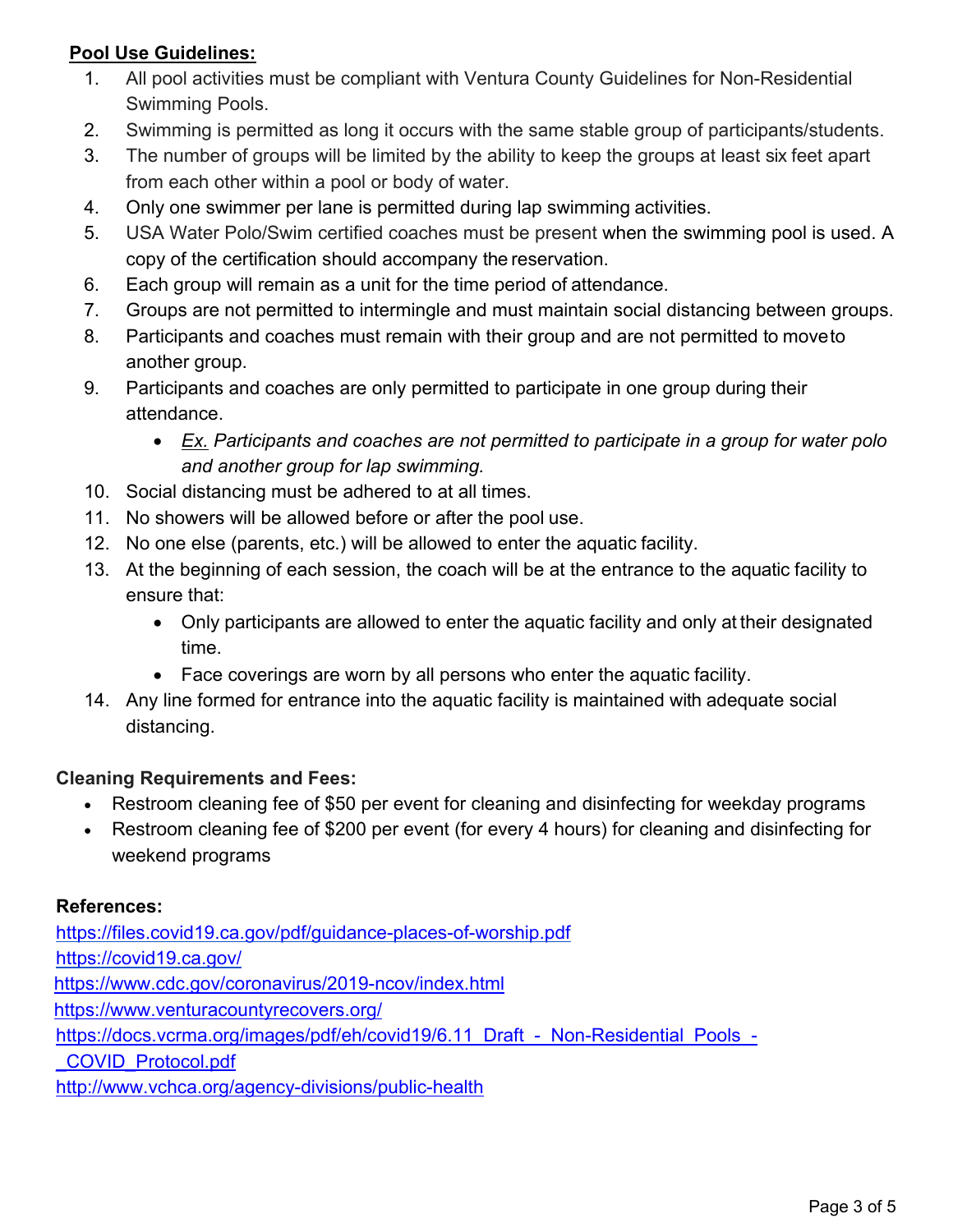# **ASSUMPTION OF RISK / WAIVER OF LIABILITY / INDEMNIFICATION FOR THE USE OF FACILITIES**

### **CORONAVIRUS ADDENDUM (Attach to Application)**

**In addition to the attached Application and Agreement for the Use of Facilities, Applicant/ Representative enters this Coronavirus Addendum and further hold harmless Agreement, incorporated into the Application and Agreement, as follows:**

Including, but not limited to, the SARS‑CoV‑2 virus (the "Coronavirus"), the Applicant/Representative (the "FACILITY USER") agrees to strictly, and without exception, follow all local, state, and federal and District guidelines regarding human protection from the Coronavirus (the "Guidelines"). The Guidelines to strictly follow are located at various sites, including, but not limited to:

<https://covid19.ca.gov/> <https://www.cdc.gov/coronavirus/2019-ncov/index.html> <https://www.venturacountyrecovers.org/>

The FACILITY USER shall not hold the event and shall cancel the event if all Guidelines will not, are not, or cannot be met before, during, or after the event.

The FACILITY USER shall stop the event immediately and send all invitees/participants away if they are observed not to be meeting all required Guidelines.

The District may terminate the FACILITY USER's use of the District facility at any time if, in the sole discretion of the District, the District determines that the FACILITY USER or their invitees/participants are not in full compliance with the Guidelines. If the District terminates the FACILITY USER's use of the District facility pursuant to this paragraph, the FACILITY USER will be not be entitled to a refund of any fees and will not be entitled to recover any consequential damages arising from such termination.

The District makes no representation regarding the condition of the facility in use. **It shall be the FACILITY USER's sole responsibility to appropriately and thoroughly clean, disinfect, and maintain a clean, disinfected, and sanitized environment during the event,** including the use of Coronavirus products approved by the Environmental Protection Agency (EPA) and in compliance with the Healthy Schools Act (HSA) and the Conejo Valley Unified School District (CVUSD).

Assumption of Risk. FACILITY USER recognizes that there is presently a significant element of risk of Coronavirus transmission when any group of people gathers. FACILITY USER has reviewed and understands the risks reflected in the local, state, and federal alerts and guidelines, including, but not limited to, the links above. FACILITY USER assumes all risks, known and unknown, arising from Your use and occupancy of the District facility, including risks from the Coronavirus. FACILITY USER assumes full responsibility for any sickness, hospitalization, bodily injury, death, loss of personal property, quarantines, and all related costs and expenses of any person arising from Your use and